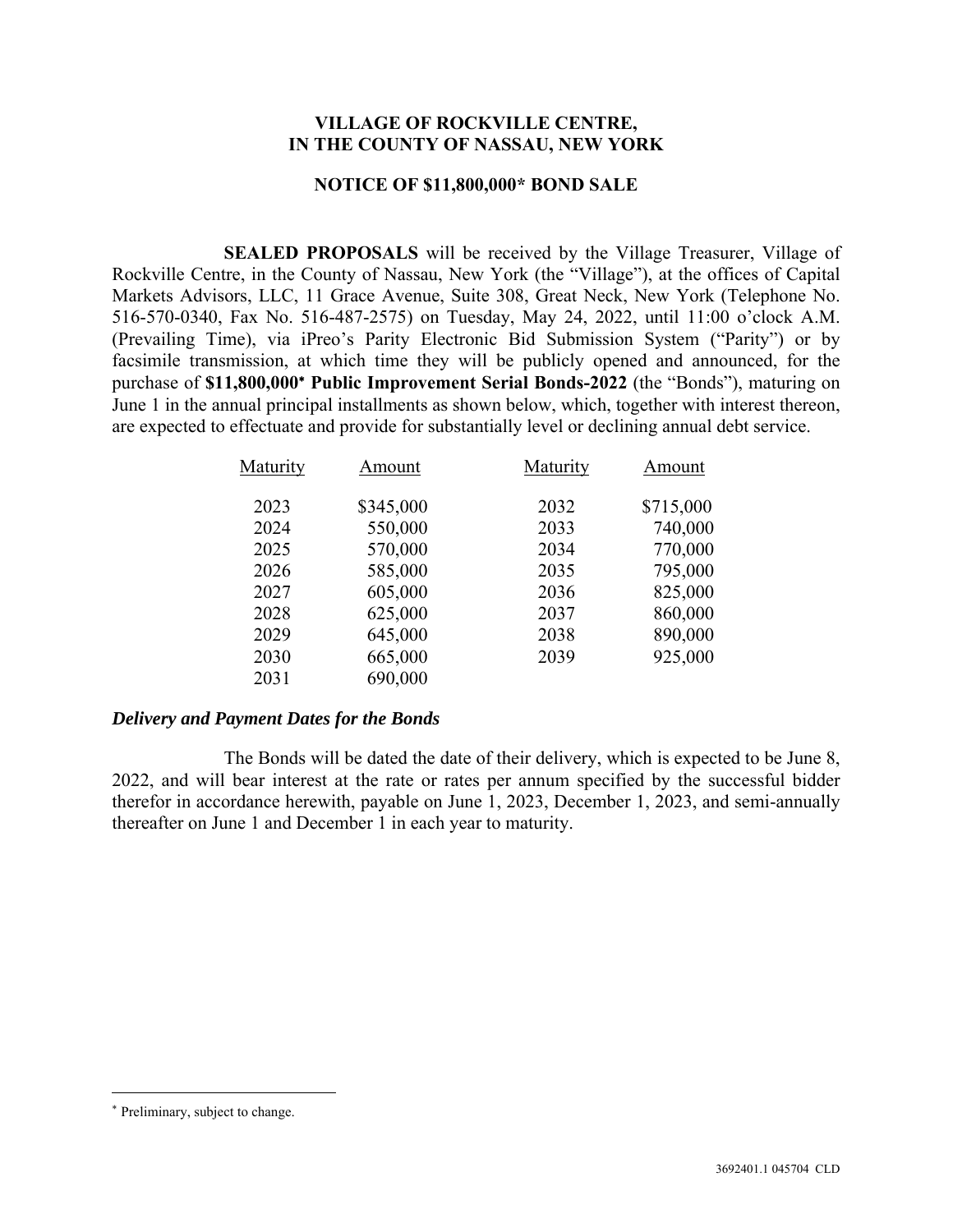## *Post-sale Adjustment of Par Amount of the Bonds*

*The aggregate par amount of Bonds may be decreased in an amount not in excess of the premium offered by the successful bidder and the amount of each annual maturity, as set forth herein, may be adjusted to the extent necessary, in order that the total proceeds, which include the total par amount of the Bonds plus the original issue premium, if any, received by the Village does not exceed the maximum amount permitted under applicable provisions of the Internal Revenue Code of 1986, as amended. Such adjustments will be made by 3:00 P.M. (Prevailing Time) on the day of the bid opening. The successful bidder may neither withdraw nor modify its bid as a result of any such post-bid adjustment. Any such adjustment shall be conclusive, and shall be binding upon the successful bidder. The annual maturities of the Bonds may also be adjusted for the purpose of attaining debt service that is substantially level or declining, as provided pursuant to Section 21.00(d) of the New York State Local Finance Law (the "Law").* 

*The Bonds of each maturity, as adjusted, will bear interest at the same rate and must have the same initial reoffering yields as specified for that maturity by the successful bidder for the Bonds. It is the intent of this provision to hold constant, on a per bond basis, the successful bidder's underwriting spread. However, the award will be made to the bidder whose bid produces the lowest true interest rate, calculated as specified herein, solely on the basis of the Bonds offered, without taking into account any adjustment in the amount of Bonds pursuant to this paragraph.*

## *Changes to the Time and/or Date of Bid Opening*

The Village reserves the right to change the time and/or date for the bid opening. Notice of any such change shall be provided not less than one (1) hour prior to the time set forth above for the opening of sealed proposals by means of a supplemental notice of sale to be transmitted over the Thomson Municipal Newswire or TM3.

## *Optional Redemption for the Bonds*

The Bonds maturing on or before June 1, 2030 will not be subject to redemption prior to maturity. The Bonds maturing on or after June 1, 2031 will be subject to redemption prior to maturity at the option of the Village on any date on or after June 1, 2030, as a whole or in part, and if in part, in any order of their maturity and in any amount within a maturity (selected by lot within a maturity), at a redemption price equal to the principal amount of the Bonds to be redeemed plus accrued interest to the date of redemption.

The Village may select the maturities of the Bonds to be redeemed and the amount to be redeemed of each maturity selected, as the Village shall determine to be in the best interest of the Village at the time of such redemption. If less than all of the Bonds of any maturity are to be redeemed prior to maturity, the particular Bonds of such maturity to be redeemed shall be selected by the Village by lot in any customary manner of selection as determined by the Village. Notice of such call for redemption shall be given by mailing such notice to the registered owner not more than sixty (60) days nor less than thirty (30) days prior to such date. Notice of redemption having been given as aforesaid, the Bonds so called for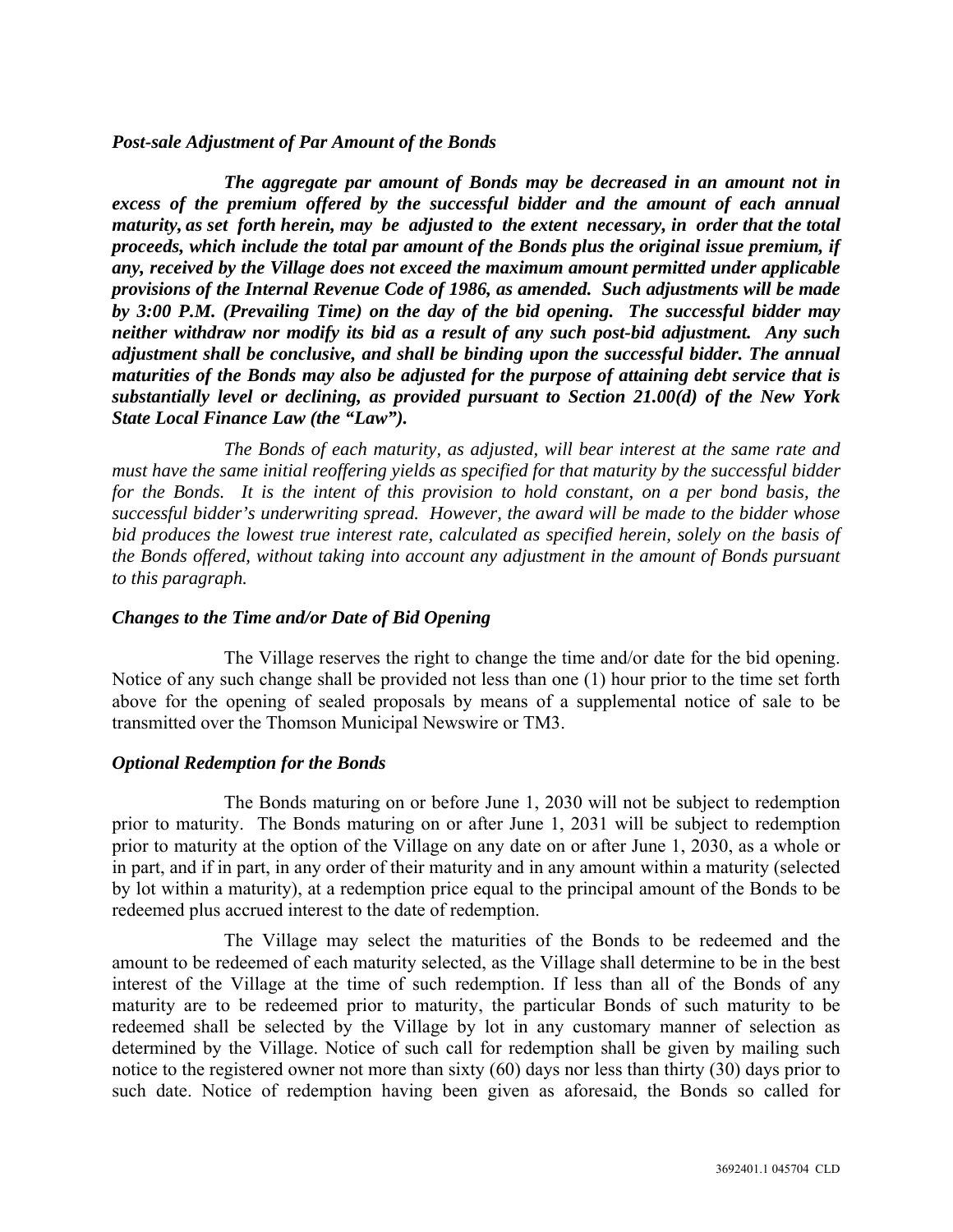redemption shall, on the date of redemption set forth in such call for redemption, become due and payable, together with accrued interest to such redemption date, and interest shall cease to be paid thereon after such redemption date.

# *Form of Bonds*

The Bonds will be issued in the form of fully registered Bonds, in denominations corresponding to the aggregate principal amounts due in each year of maturity. As a condition to delivery of the Bonds, the successful bidder will be required to cause such Bond certificates to be (i) registered in the name of Cede & Co., as nominee of The Depository Trust Company, 55 Water Street, New York, New York ("DTC"), and (ii) deposited with DTC to be held in trust until maturity. DTC is an automated depository for securities and clearinghouse for securities transactions, and will be responsible for establishing and maintaining a book-entry system for recording the ownership interests of its participants, which include certain banks, trust companies and securities dealers, and the transfers of the interests among its participants. The DTC participants will be responsible for establishing and maintaining records with respect to the beneficial ownership interests of individual purchasers in the Bonds. Individual purchases of beneficial ownership interests in the Bonds may only be made through book entries (without certificates issued by the Village) made on the books and records of DTC (or a successor depository) and its participants, in denominations of \$5,000 or integral multiples thereof. Principal of and interest on the Bonds will be payable by the Village or its agent by wire transfer or in clearinghouse funds to DTC or its nominee as registered owner of the Bonds. Transfer of principal and interest payments to participants of DTC will be the responsibility of DTC; transfer of principal and interest payments to beneficial owners by participants of DTC will be the responsibility of such participants and other nominees of beneficial owners. The Village will not be responsible or liable for payments by DTC to its participants or by DTC participants to beneficial owners or for maintaining, supervising or reviewing the records maintained by DTC, its participants or persons acting through such participants.

# *Submission of Bids*

Each proposal must be a bid of not less than \$11,800,000 for all of the Bonds and must state in a multiple of one-hundredth of 1% or a multiple of one-eighth of 1%, the rate or rates of interest per annum which the Bonds are to bear and may state different rates of interest for Bonds maturing in different calendar years, provided, however, that only one rate of interest may be bid for all Bonds maturing in any one calendar year. Variations in rates of interest so bid may be in any order.

Sealed proposals may be submitted electronically via Parity or via facsimile transmission at 516-487-2575, in accordance with this Notice of Sale, until the time specified herein. No other form of electronic bidding services nor telephone proposals will be accepted. No proposal will be accepted after the time for receiving proposals specified above. Bidders submitting proposals via facsimile must use the "Proposal for Bonds" form attached hereto. Once the proposals are communicated electronically via Parity or via facsimile to the Village, each bid will constitute an irrevocable offer to purchase the Bonds pursuant to the terms therein provided.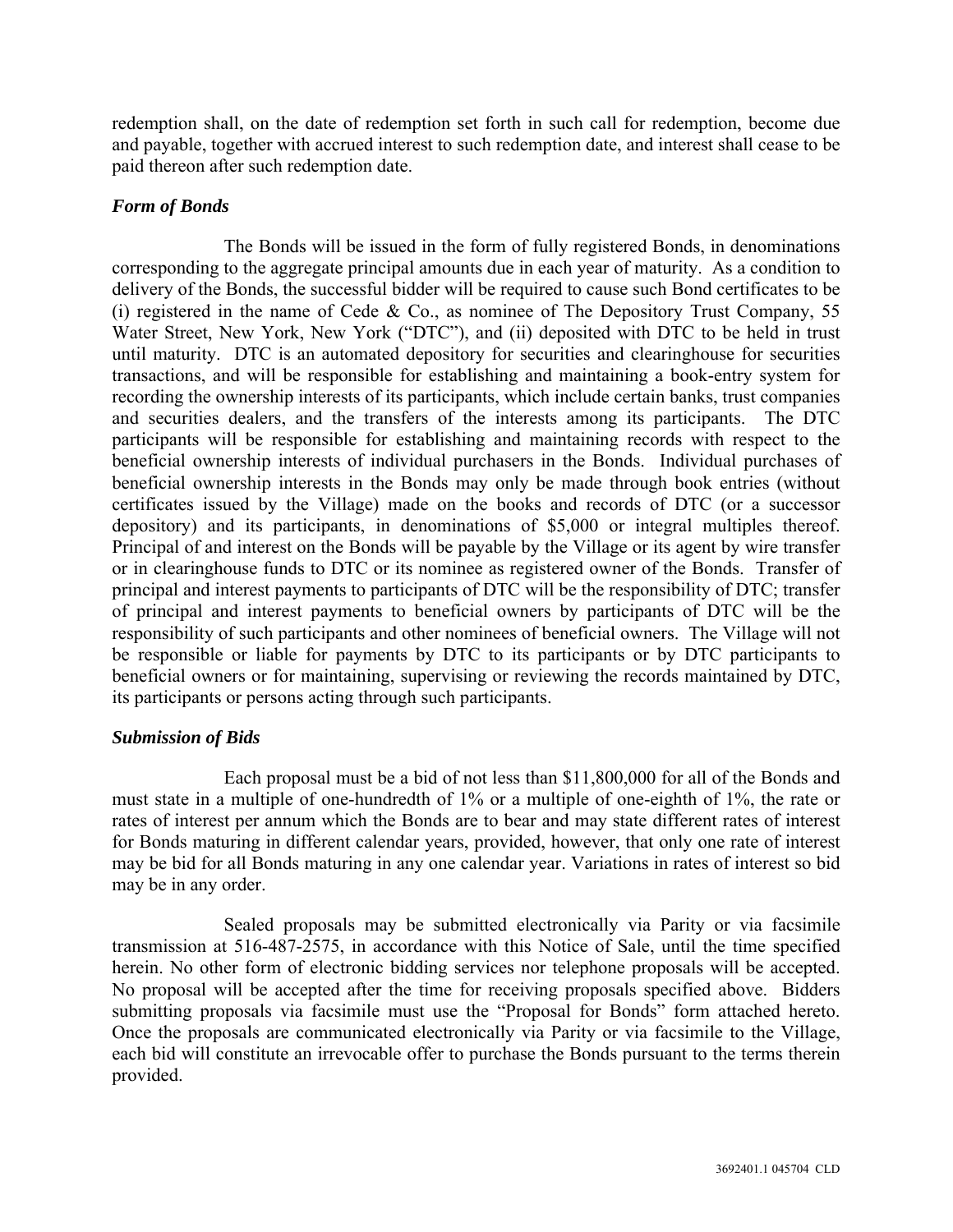## *Bidding Using Parity*

Prospective bidders wishing to submit an electronic bid via Parity must be contracted customers of Parity. Prospective bidders who do not have a contract with Parity must call (212) 849-5021 to become a customer. By submitting an electronic bid for the Bonds, a bidder represents and warrants to the Village that such bidder's bid for the purchase of the Bonds is submitted for and on behalf of such prospective bidder by an officer or agent who is duly authorized to bind the bidder to a legal, valid and enforceable contract for the purchase of the Bonds.

Each prospective bidder who wishes to submit an electronic bid shall be solely responsible to register to bid via Parity. Each qualified prospective bidder shall be solely responsible to make necessary arrangements to access Parity for purposes of submitting its bid in a timely manner and in compliance with the requirements of this Notice of Sale. Neither the Village nor Parity shall have any duty or obligation to undertake such registration to bid for any prospective bidder or to provide or assure such access to any qualified prospective bidder, and neither the Village nor Parity shall be responsible for a bidder's failure to register to bid or for proper operation of, or have any liability for any delays or interruptions of, or any damages caused by Parity. The Village is using Parity as a communications mechanism, and not as the Village's agent, to conduct the electronic bidding for the Village's Bonds. The Village is not bound by any advice or determination of Parity as to whether any bid complies with the terms of this Notice of Sale. All costs and expenses incurred by prospective bidders in connection with their registration and submission of bids via Parity are the sole responsibility of the bidders, and the Village is not responsible, directly or indirectly, for any such costs or expenses. If a prospective bidder encounters any difficulty in registering to bid, or submitting or modifying a bid for the Bonds, it should telephone Parity and notify the Village's Municipal Advisor, Capital markets Advisors, LLC, at 516-570-0340 (provided that the Village shall have no obligation to take any action whatsoever upon receipt of such notice).

If any provisions of this Notice of Sale shall conflict with information provided by Parity, as approved provider of electronic bidding services, this Notice of Sale shall control. Further information about Parity, including any fee charged, may be obtained from Parity at (212) 849-5021. The time maintained by Parity shall constitute the official time with respect to all bids submitted.

Bidders submitting bids via facsimile do not need to register to bid.

# *Good Faith Deposit*

As a condition precedent to the consideration of the bidder's proposal, a good faith deposit (the "Deposit") in the amount of \$118,000 is required for each bid to be considered. Such Deposit may be in the form of: (i) a certified or cashier's check drawn upon an incorporated bank or trust company payable to the order of "The Village of Rockville Centre, New York," or (ii) a wire transfer in accordance with instructions set forth herein. If a wire transfer is used, it must be sent to the account so designated by the Village for such purpose, not later than 10:00 A.M. on the date of the sale; however, the Village reserves the right to award the Bonds to the successful bidder whose wire transfer is initiated but not received by such time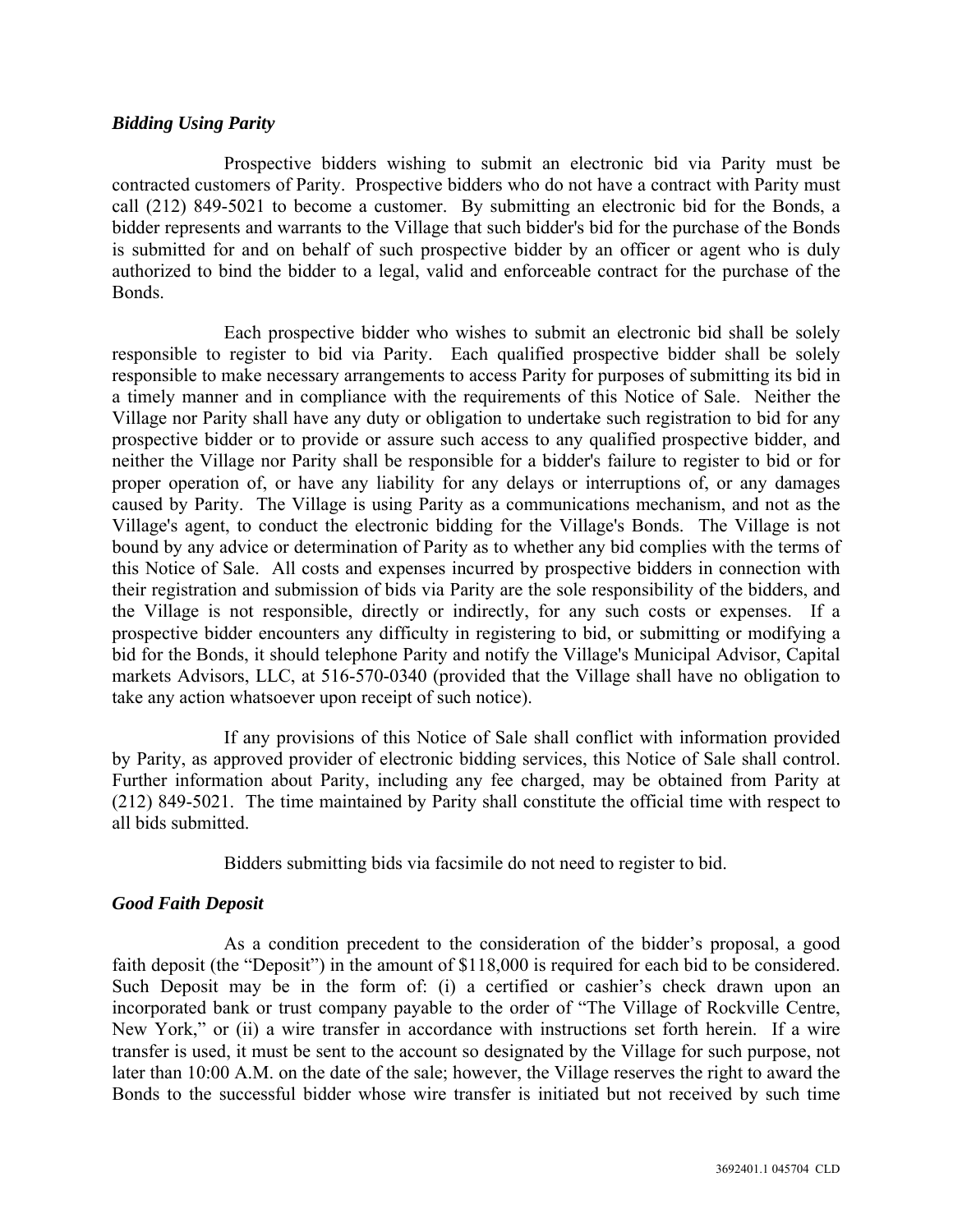provided that such successful bidder's fed wire reference number has been received and the wire reference number is provided on the "Proposal for Bonds" when the bid is submitted. Bidders are instructed to contact Capital markets Advisors, LLC, 11 Grace Avenue, Suite 308, Great Neck, New York (Telephone No. 516-570-0340), the Village's Municipal Advisor, no later than twenty-four (24) hours prior to the bid opening to obtain the Village's wire instructions. The Village shall not incur any liability from delays of or interruptions in the receipt of the Deposit by fed wire or return of the Deposit to the unsuccessful bidders. Under no circumstances shall interest accrue on the Deposit occasioned by a delay in the return of the Deposit to any unsuccessful bidder. No interest on the Deposit will accrue to the Purchaser. The Deposit will be applied to the purchase price of the Bonds.

## *Award of Bonds*

The Bonds will be awarded and sold to the bidder complying with the terms of sale and offering to purchase such issue of Bonds at such rate or rates of interest per annum as will produce the lowest true interest cost over the life of such issue and, if two or more such bidders offer the same lowest true interest cost, then to one of said bidders selected by the Sale Officer by lot from among all said bidders. True interest cost shall be determined for each bid by doubling the semi-annual interest rate, compounded semiannually, necessary to discount all interest and principal payments from the payment dates thereof to the dated date of the Bonds, so that the sum of the present value of said payments equals the price bid, such price bid excluding interest accrued to the date of delivery. The true interest cost shall be calculated from the dated date of the bonds. The successful bidder must also pay an amount equal to the interest on the Bonds, if any, accrued to the date of payment of the purchase price.

When the successful bidder has been ascertained, the Sale Officer will promptly return all deposits made to the persons making the same, except the deposit made by such bidder. Award of the Bonds to the successful bidder, or rejection of all bids, is expected to be made promptly after opening of the bids, but the successful bidder may not withdraw its proposal until after 3:00 o'clock P.M. (Prevailing Time) of the day of such bid-opening and then only if such award has not been made prior to the withdrawal. The successful bidder will be promptly notified of the award to it, and if the successful bidder refuses or neglects to pay the agreed price of the Bonds less the amount deposited by it, the amount deposited shall be forfeited to and retained by the Village as liquidated damages for such neglect or refusal.

Award of the Bonds will be made without taking into consideration any adjustment to be made to the principal amount of the Bonds described herein.

The Village reserves the right to reject any and all bids (regardless of the interest rate bid), to reject any bid not complying with this official Notice of Sale and, so far as permitted by law, to waive any irregularity or informality with respect to any bid or the bidding process.

#### *Bond Insurance*

If the Bonds qualify for issuance of any policy of municipal bond insurance or commitment therefor at the option of a bidder, the purchase of any such insurance policy or the issuance of any such commitment therefor shall be at the sole option and expense of such bidder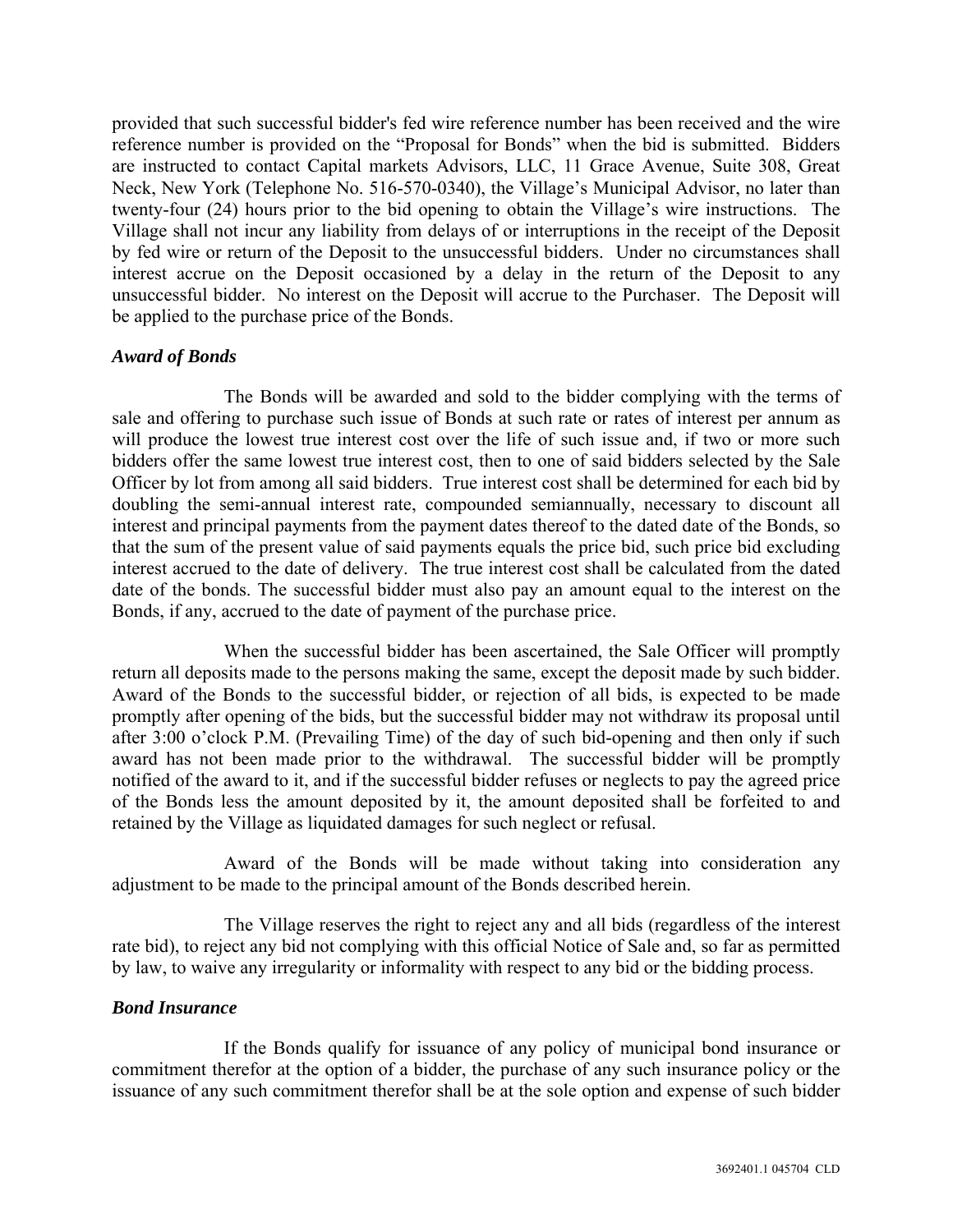and any increased costs of issuance of the Bonds resulting by reason of the same, unless otherwise paid, shall be paid by such bidder. Any failure of the Bonds to be so insured or of any such policy of insurance to be issued, shall not constitute cause for a failure or refusal by the purchaser of the Bonds to accept delivery of and pay for said Bonds in accordance with the terms hereof.

## *Use of Proceeds*

The proceeds of the Bonds shall be issued to refund bond anticipation notes issued to finance various capital projects in and for the Village.

## *Payment and Security for the Bonds*

The Bonds shall be general obligations of the Village and shall contain a pledge of the faith and credit of the Village for the payment of the principal thereof and the interest thereon. The State Constitution requires the Village to pledge its faith and credit for the payment of the principal of the Bonds and the interest thereon and to make annual appropriations for the amounts required for the payment of such interest and the redemption of the Bonds. The State Constitution also provides that if at any time the appropriating authorities fail to make the required appropriations for the annual debt service on the Bonds and certain other obligations of the Village, a sufficient sum shall be set apart from the first revenues thereafter received and shall be applied for such purposes, and also that the fiscal officer of the Village may be required to set apart and apply such revenues as aforesaid at the suit of any holder of such obligations.

For the payment of such principal of and interest on the Bonds, the Village has the power and statutory authorization to levy ad valorem taxes on all taxable real property in the Village, subject to certain statutory limitations imposed by Chapter 97 of the New York Laws of 2011, as amended (the "Tax Levy Limit Law"). *See "Tax Levy Limit Law" in the Preliminary Official Statement of the Village, dated May 10, 2022 ("Preliminary Official Statement"), circulated in connection with the sale of the Bonds, which shall be supplemented by the final official statement to be dated May 24, 2022 (the "Official Statement").* 

# *Debt Statement*

The population of the Village is estimated to be 26,016. The debt statement to be filed pursuant to Section 109.00 of the Local Finance Law in connection with the sale of the Bonds, prepared as of May 10, 2022, shows the average five-year full valuation of real property subject to taxation by the Village to be \$4,699,333,896, its debt limit to be \$328,953,373, and its total net indebtedness to be \$44,215,491. The issuance of the Bonds will not increase the Village's total net indebtedness. In addition, the Village plans to issue its \$13,475,000 Bond Anticipation Notes – 2022 (the "Notes") simultaneously with the Bonds. The issuance of the Notes will increase the Village's total net indebtedness.

# *Delivery of the Bonds and Assignment of CUSIP Numbers*

The Bonds will be delivered to DTC and shall be paid for in Federal Funds on or about June 8, 2022 at such place in New York City, and on such business day and at such hour, as the Sale Officer shall fix on three business days' notice to the successful bidder, or at such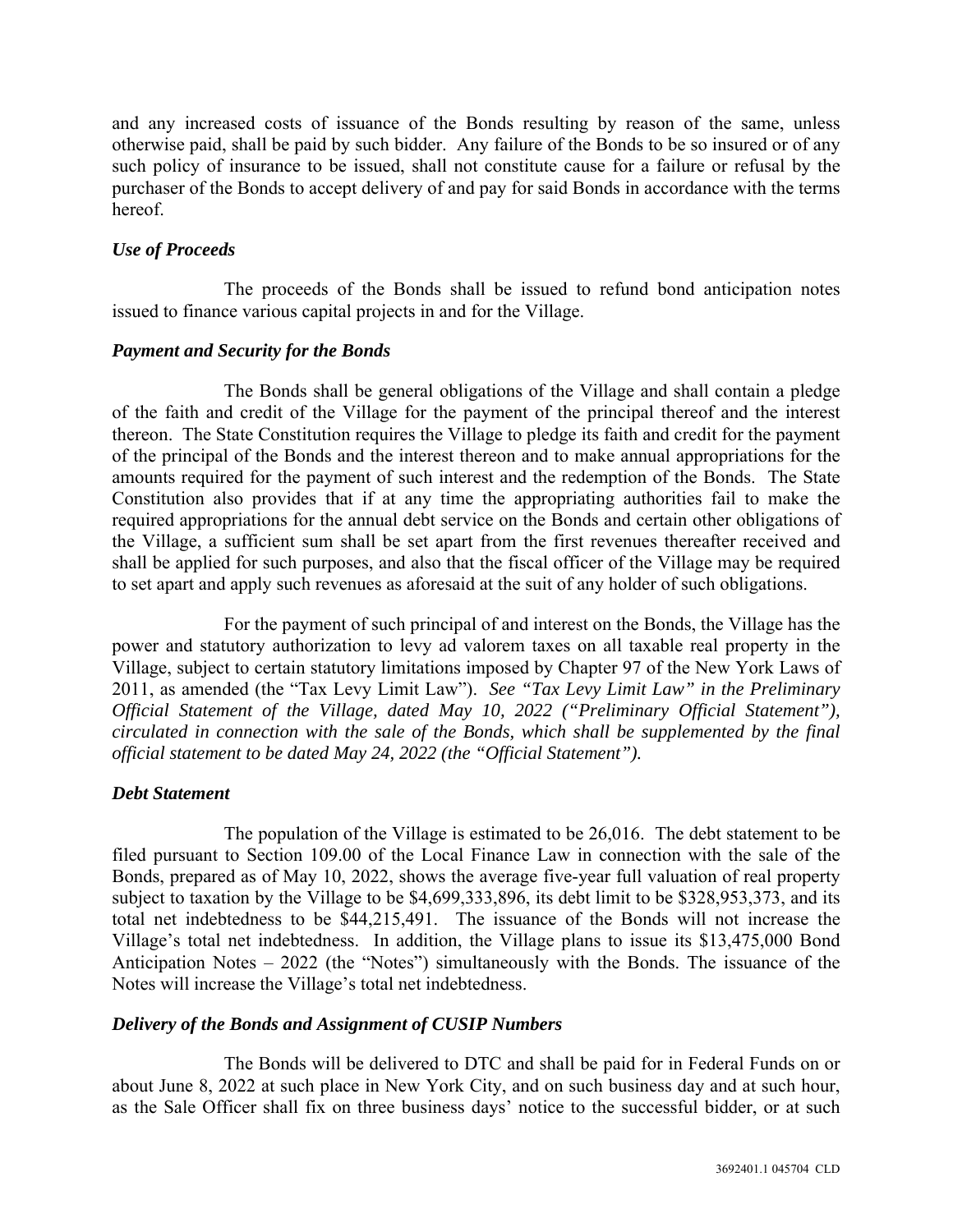other place and time as may be agreed upon with the successful bidder. The deposit of the Bonds with DTC under a book-entry system requires the assignment of CUSIP numbers prior to delivery. It shall be the responsibility of the Village's Municipal Advisor to obtain CUSIP numbers for the Bonds within one day after distribution of the Notice of Sale for the Bonds. The Village will not be responsible for any delay occasioned by the inability to deposit the Bonds with DTC due to the failure of the Village's Municipal Advisor to obtain such numbers and to supply them to the Village in a timely manner. The CUSIP Service Bureau charge for the assignment of said numbers shall be the responsibility of and shall be paid for by the winning bidder; however, all expenses in relation to the printing of CUSIP numbers on the Bonds shall be paid for by the Village.

# *Legal Opinion*

The successful bidder will be furnished without cost with the approving opinion of the law firm of Hawkins Delafield & Wood LLP ("Bond Counsel"), in substantially the form as set forth in Appendix D of the Preliminary Official Statement of the Village.

# *Tax Exemption*

The successful bidder may at its option refuse to accept the Bonds if prior to their delivery the opinion of Bond Counsel is not delivered or if any income tax law of the United States of America is hereafter enacted which shall provide that the interest thereon is taxable, or shall be taxable at a future date, for federal income tax purposes, and in such case the deposit made by it will be returned and it will be relieved of its contractual obligations arising from the acceptance of its proposal.

The Internal Revenue Code of 1986, as amended (the "Code"), establishes certain ongoing requirements that must be met subsequent to the issuance and delivery of the Bonds in order that interest on the Bonds be and remain excludable from gross income under Section 103 of the Code. Concurrently with the delivery of the Bonds, the Village will execute a Tax Certificate, which will contain provisions and procedures relating to compliance with the requirements of the Code and a certification to the effect that the Village will comply with the provisions and procedures set forth therein and that it will do and perform all acts and things necessary or desirable to assure that interest paid on the Bonds is excludable from gross income under Section 103 of the Code.

Upon delivery of the Bonds, Bond Counsel will deliver an opinion that states that, under existing statutes and court decisions and assuming continuing compliance with the provisions and procedures set forth in the Tax Certificate, (i) interest on the Bonds is excluded from gross income for federal income tax purposes pursuant to Section 103 of the Code; and (ii) interest on the Bonds is not treated as a preference item in calculating the alternative minimum tax under the Code. In addition, the opinion of Bond Counsel will state that, under existing statutes, interest on the Bonds is exempt from personal income taxes of New York State and its political subdivisions, including The City of New York.

The Village will not designate the Bonds as "qualified tax-exempt obligations" pursuant to the provisions of Section 265 of the Code.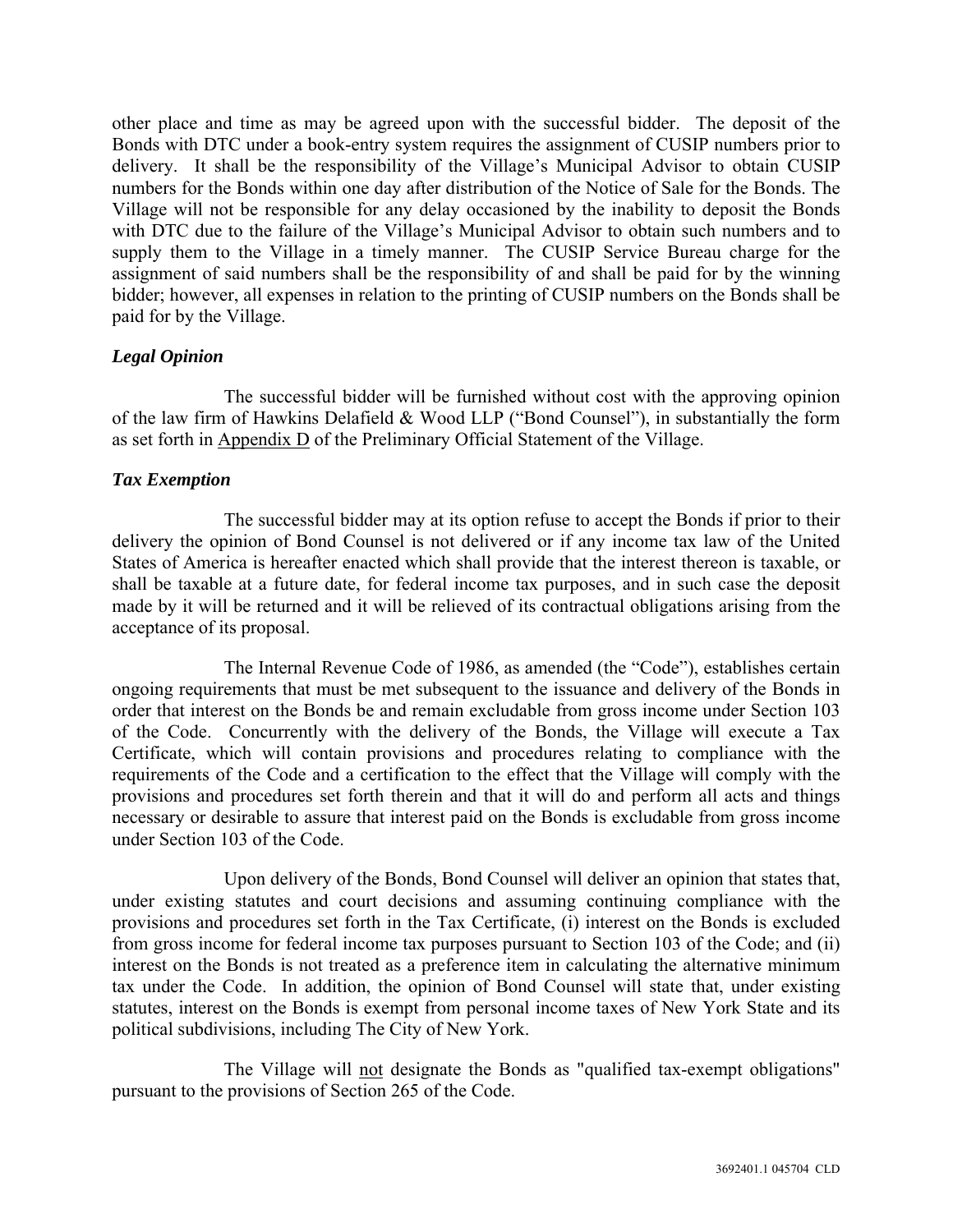## *Obligation of Winning Bidder to Deliver an Issue Price Certificate at Closing*

By submitting a bid, each bidder is certifying that its bid is a firm offer to purchase the Bonds, is a good faith offer which the bidder believes reflects current market conditions, and is not a "courtesy bid" being submitted for the purpose of assisting in meeting the competitive sale requirements relating to the establishment of the "issue price" of the Bonds pursuant to Section 148 of the Code, including the requirement that bids be received from at least three (3) underwriters of municipal bonds who have established industry reputations for underwriting new issuances of municipal bonds (the "Competitive Sale Requirements"). The Municipal Advisor will advise the winning bidder if the Competitive Sale Requirements were met at the same time it notifies the winning bidder of the award of the Bonds. **Bids will not be subject to cancellation in the event that the Competitive Sale Requirements are not satisfied.**

The winning bidder shall, within one (1) hour after being notified of the award of the Bonds, advise the Municipal Advisor by electronic or facsimile transmission of the reasonably expected initial public offering price or yield of each maturity of the Bonds (the "Initial Reoffering Prices") as of the date of the award.

By submitting a bid, the winning bidder agrees (unless the winning bidder is purchasing the Bonds for its own account and not with a view to distribution or resale to the public) that if the Competitive Sale Requirements are not met, it will elect and satisfy either option (1) or option (2) described below. *Such election must be made on the bid form submitted by each bidder*. *In the event a bidder submits a bid via Parity, such bidder must notify the Municipal Advisor by email (jmorley@capmark.org) as to such election at the time such bid is submitted.* 

(1) **Hold the Price**. The winning bidder:

(a) will make a *bona fide* offering to the public of all of the Bonds at the Initial Reoffering Prices and provide Bond Counsel with reasonable supporting documentation, such as a copy of the pricing wire or equivalent communication, the form of which is acceptable to Bond Counsel,

(b) will neither offer nor sell to any person any Bonds within a maturity at a price that is higher, or a yield that is lower, than the Initial Reoffering Price of such maturity until the earlier of (i) the date on which the winning bidder has sold to the public at least 10 percent of the Bonds of such maturity at a price that is no higher, or a yield that is no lower, than the Initial Reoffering Price of such maturity or (ii) the close of business on the  $5<sup>th</sup>$  business day after the date of the award of the Bonds, and

(c) has or will include within any agreement among underwriters, any selling group agreement and each retail distribution agreement (to which the winning bidder is a party) relating to the initial sale of the Bonds to the public, together with the related pricing wires, language obligating each underwriter to comply with the limitations on the sale of the Bonds as set forth above.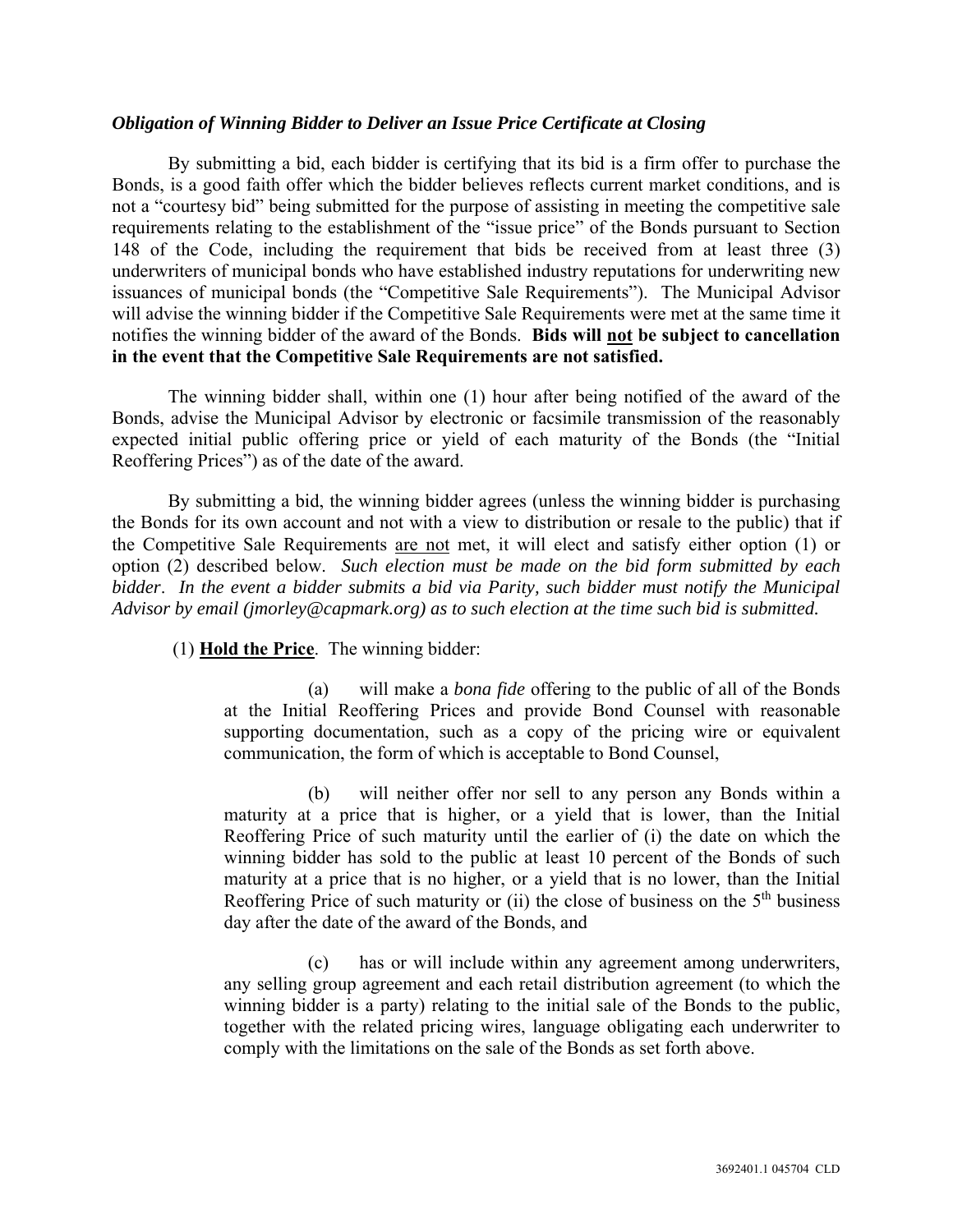## (2) **Follow the Price**. The winning bidder:

(a) will make a *bona fide* offering to the public of all of the Bonds at the Initial Reoffering Prices and provide the Issuer with reasonable supporting documentation, such as a copy of the pricing wire or equivalent communication, the form of which is acceptable to Bond Counsel,

(b) will report to the Issuer information regarding the first price that at least 10 percent of the Bonds within each maturity of the Bonds have been sold to the public,

(c) will provide the Issuer with reasonable supporting documentation or certifications of such sale prices the form of which is acceptable to Bond Counsel. This reporting requirement, which may extend beyond the closing date of the Bonds, will continue until such date that the requirement set forth in paragraph (b) above for each maturity of the Bonds is satisfied, and

(d) has or will include within any agreement among underwriters, any selling group agreement and each retail distribution agreement (to which the winning bidder is a party) relating to the initial sale of the Bonds to the public, together with the related pricing wires, language obligating each underwriter to comply with the reporting requirement described above.

For purposes of the "hold the price" or "follow the price" requirement, a "maturity" refers to Bonds that have the same interest rate, credit and payment terms.

Regardless of whether or not the Competitive Sale Requirements were met, the winning bidder shall submit to the Issuer a certificate (the "Reoffering Price Certificate"), satisfactory to Bond Counsel, prior to the delivery of the Bonds stating the applicable facts as described above. *The form of Reoffering Price Certificate is available by contacting Bond Counsel or the Municipal Advisor*.

If the winning bidder has purchased the Bonds for its own account and not with a view to distribution or resale to the public, then, whether or not the Competitive Sale Requirements were met, the Reoffering Price Certificate will recite such facts and identify the price or prices at which the purchase of the Bonds was made.

For purposes of this Notice, the "public" does not include the winning bidder or any person that agrees pursuant to a written contract with the winning bidder to participate in the initial sale of the Bonds to the public (such as a retail distribution agreement between a national lead underwriter and a regional firm under which the regional firm participates in the initial sale of the Bonds to the public). In making the representations described above, the winning bidder must reflect the effect on the offering prices of any "derivative products" (e.g., a tender option) used by the bidder in connection with the initial sale of any of the Bonds.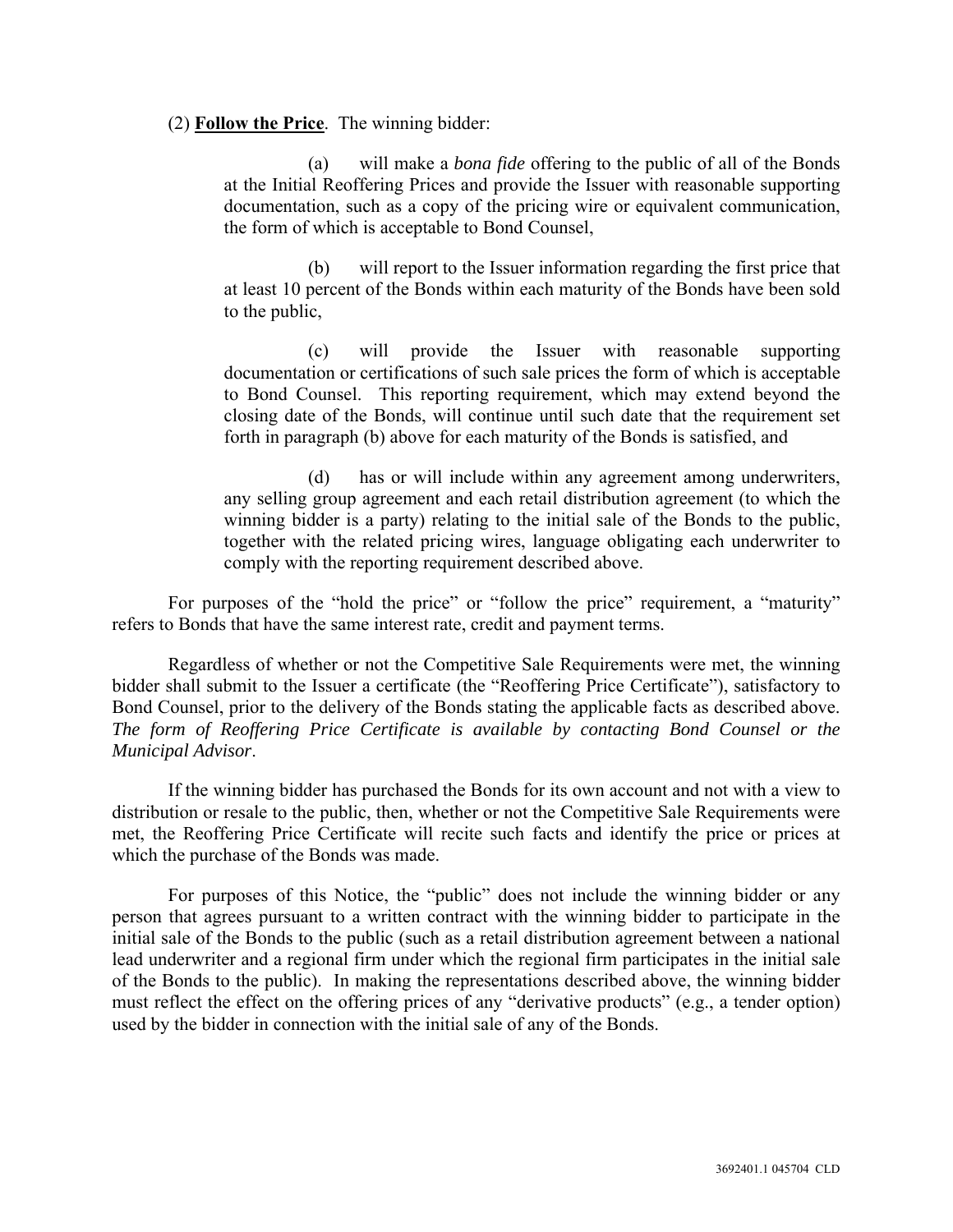## *Official Statement, Continuing Disclosure and Compliance History*

The Village will provide a reasonable number of Official Statements to the successful bidder within seven (7) business days after award to the successful bidder. Such bidder may specify the applicable (a) offering price(s), (b) selling compensation, (c) rating(s), (d) credit enhancement and (e) identity and complete name of such bidder and any participating underwriters, and if so, the Preliminary Official Statement will be modified or supplemented by the information so specified. Neither the Village nor its Municipal Advisor shall be liable in any manner for any delay, inaccuracy, or omission on the part of the successful bidder with respect to such request, nor shall the Village's failure, as a result thereof, to provide the Official Statement within the above time period, constitute cause for a failure or refusal by such bidder to accept delivery of and pay for the Bonds in accordance with the terms hereof.

The Preliminary Official Statement is in a form "deemed final" by the Village for the purpose of Securities and Exchange Commission Rule 15c2-12 ("Rule 15c2-12") but may be modified or supplemented as noted herein. In order to assist bidders in complying with Rule 15c2-12 and as part of the Village's contractual obligation arising from its acceptance of the successful bidder's proposal, at the time of the delivery of the Bonds the Village will provide an executed copy of its "Undertaking to Provide Continuing Disclosure" (the "Undertaking") in substantially the form as set forth in Appendix F of the Preliminary Official Statement.

Except as otherwise set forth in the Preliminary Official Statement (see the section entitled "CONTINUING DISCLOSURE"), the Village is in compliance in all material respects with all previous undertakings made pursuant to Rule 15c2-12 during each of the past five years.

# *Documents Accompanying the Delivery of the Bonds*

The obligation hereunder to deliver or accept the Bonds pursuant hereto shall be conditioned on the delivery to the successful bidder at the time of delivery of the Bonds of: (i) the opinion of Bond Counsel; (ii) a certificate of the Village Attorney, dated the date of delivery of the Bonds, to the effect that there is no controversy or litigation of any nature pending or threatened to restrain or enjoin the issuance, sale, execution or delivery of the Bonds, or in any way contesting or affecting the validity of the Bonds or any of the proceedings taken with respect to the issuance and sale thereof or the application of moneys to the payment of the Bonds, and further stating that there is no controversy or litigation of any nature now pending or threatened by or against the Village wherein an adverse judgment or ruling could have a material adverse impact on the financial condition of the Village or adversely affect the power of the Village to levy, collect and enforce the collection of taxes or other revenues for the payment of its Bonds, which has not been disclosed in the Official Statement; (iii) a certificate of the Village Treasurer to the effect that as of the date of the Official Statement and at all times subsequent thereto, up to and including the time of the delivery of the Bonds, the Official Statement did not and does not contain any untrue statement of a material fact or omit to state a material fact necessary to make the statements herein, in the light of the circumstances under which they were made, not misleading, and further stating that there has been no adverse material change in the financial condition of the Village since the date of the Official Statement to the date of issuance of the Bonds (and having attached thereto a copy of the Official Statement); (iv) a certificate signed by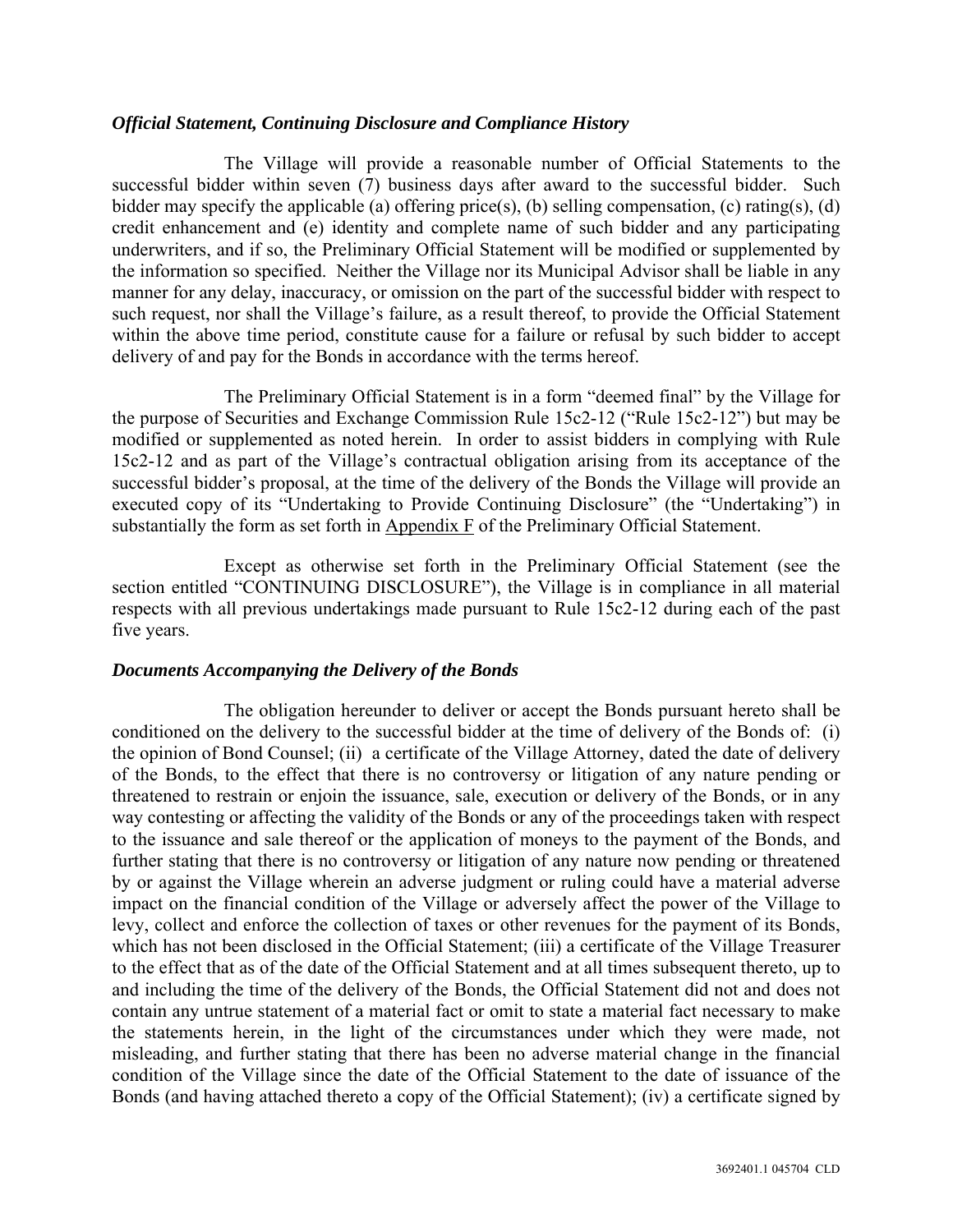the Village Treasurer evidencing payment for the Bonds; (v) a signature certificate evidencing the due execution of the Bonds, including statements that (a) no litigation of any nature is pending or, to the knowledge of the signers, threatened, restraining or enjoining the issuance and delivery of the Bonds or the levy and collection of taxes to pay the principal of and interest thereon, nor in any manner questioning the proceedings and authority under which the Bonds were authorized or affecting the validity of the Bonds thereunder, (b) neither the corporate existence or boundaries of the Village nor the title of the signers to their respective offices is being contested, and (c) no authority or proceedings for the issuance of the Bonds have been repealed, revoked or rescinded, and (vi) Tax Certificate executed by the Village Treasurer, as described under "TAX MATTERS" in the Preliminary Official Statement.

## *Additional Information*

Copies of the Notice of Sale and the Preliminary Official Statement may be obtained upon request from the offices of Capital markets Advisors, LLC, 11 Grace Avenue, Suite 308, Great Neck, New York (Telephone No. 516-570-0340).

Dated: May 10, 2022

Nancy Howard Village Treasurer and Chief Fiscal Officer